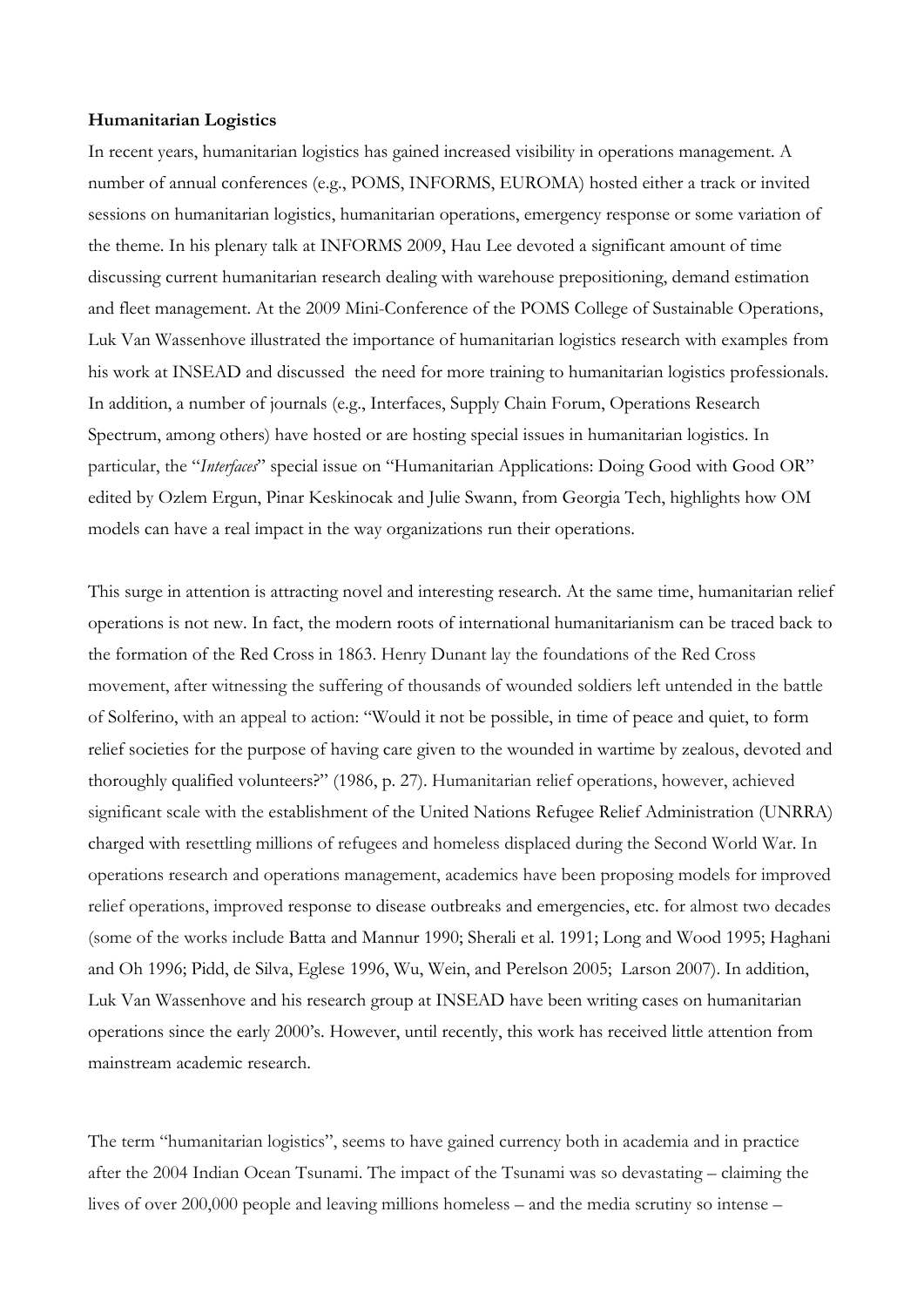highlighting the problems in the relief operations – that there were worldwide outcries for improved logistics in humanitarian relief operations. For instance, one spokesman for Doctors Without Borders suggested that "what is needed are supply-managers without borders: people to sort goods, identify priorities, track deliveries, and direct the traffic of a relief effort in full gear." (Russell 2005, citing The Economist Global Agenda on January 5 2005). Shortly after, hurricane Katrina devastated New Orleans. Mary Landrieu, a Louisiana senator, described it bluntly: "What I saw today is equivalent to what I saw flying over the tsunami in Indonesia. There are places that are no longer there." (The Economist 2005a). Despite the limited number of deaths compared to the Tsunami, the United States faced its "worst natural disaster in living memory" and authorities learned a lesson in inadequate emergency preparedness (The Economist 2005b).

In February 2005, delivering the Blackett Memorial Lecture, Luk Van Wassehove seized the opportunity and made a strong case for the need of supply chain management to improve operational efficiency and transparency in humanitarian operations (Van Wassehove 2006). Operational efficiency and effectiveness are critical since several humanitarian organizations are already resource constrained and are unable to scale up to ever-increasing needs. The pressure on humanitarian organizations is likely to increase since forecasts estimate a five-fold increase in the impact of natural and man-made disasters in the next 50 years (Thomas and Kopczak 2005).

On one hand, such trends suggest that research aimed at improving humanitarian operations will continue to be relevant. On another, humanitarian organizations face a current and pressing problem of improving the effectiveness of their operations. Donald Chaikin, head of logistics at Oxfam GB, suggests that: "[a]gencies need **logisticians with management experience**. Field logisticians are relatively easy to find but there is only a small pool of management level logisticians" (bold in original, Chaikin 2003). The humanitarian profession rewards field experience. Many successful humanitarian careers were built by individuals that rose through the ranks, learning-by-doing through trial-and-error. However, learning with *ad hoc* experiences often leads to knowledge gaps and informal sometimes ineffective processes. Lars Gustavsson, Director of Emergency Response and Disaster Mitigation at World Vision International, emphasizes these shortcomings: "Logisticians in the field are often not trained professionals but have developed their skills on the job. Competency-based capacity-building initiatives and mechanisms need to be developed and supported so that humanitarian logisticians' skills and know-how are raised to more professional levels…" (Gustavsson 2003).

To help address such challenges, the University of Lugano, Switzerland, received a donation in 2005 to create a tenured chair in operations management emphasizing research on humanitarian logistics. In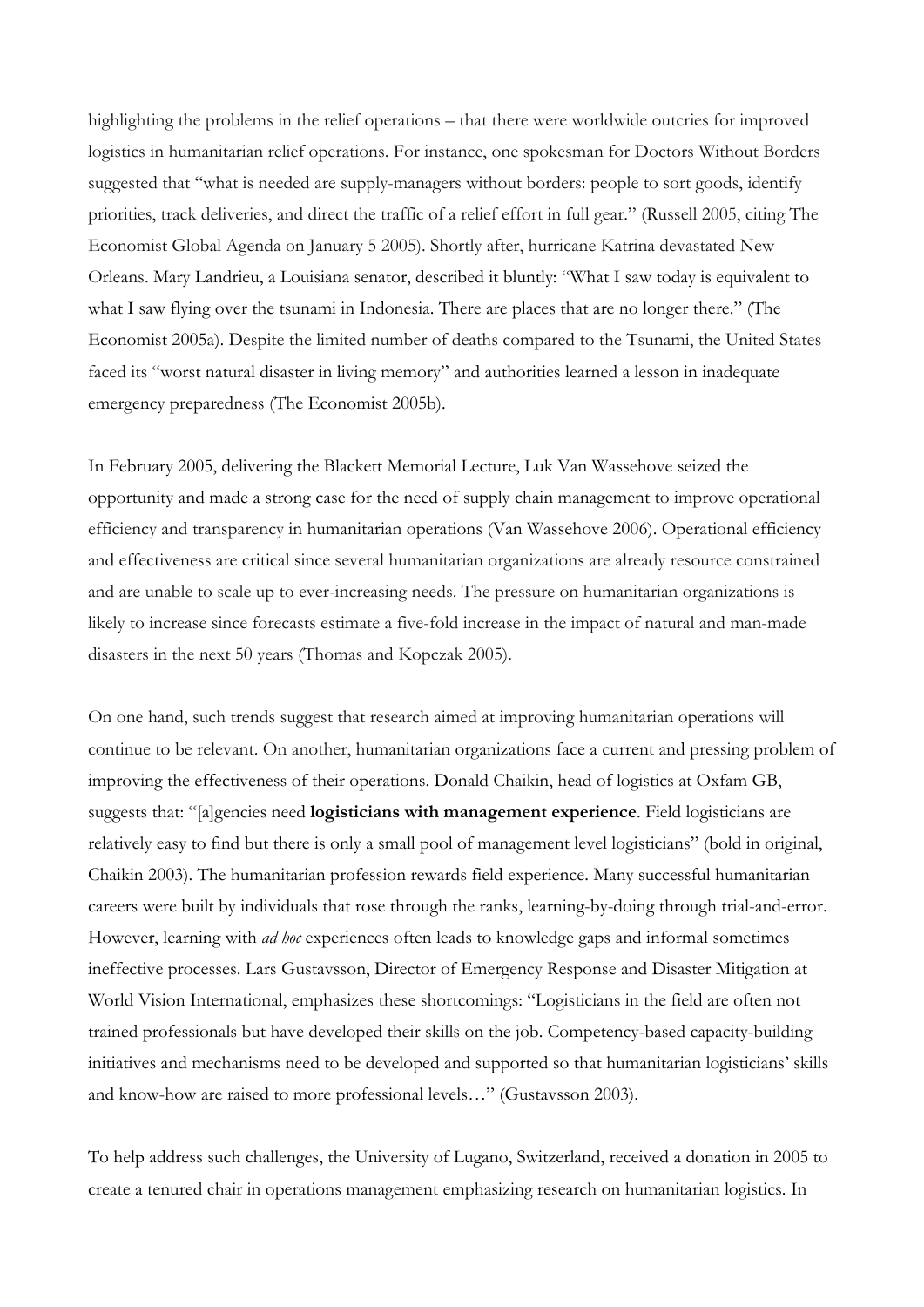preparation for this task and with significant support from Charlie Fine, from MIT, the university ran for three years (from 2006 to 2008) a week long humanitarian summer school. In January 2009, the university launched a part-time executive master program on "Humanitarian Logistics and Management" aimed at training humanitarian practitioners. The program aims at providing the conceptual and methodological foundations necessary to reconcile headquarter strategies with programmatic management and filed logistics in humanitarian operations. It also seeks to balance theory and practice, avoiding the pitfalls associated with important knowledge gaps and informal training, while seeking purposeful knowledge with practical applications through collaboration with humanitarian organizations. In particular, students work on applied theses, addressing a real problem in their organizations.

In its first year, the program attracted 18 students with significant field experience (on average 9 years) from diverse humanitarian organizations (such as UNHCR, WFP, IFRC, MSF, WVI, Tearfund). Students praise the program as helping them to operate with a "more systematic approach … to emergency logistics" allowing them to replace *ad hoc* procedures; as having increased their "capacity to grasp and deal with challenges and critical issues"; as providing an "opportunity to combine the academic thought with the field experience and apply the new knowledge" in their work. The second cohort of will have 27 students with more diverse backgrounds, from a broader set of organizations and even more experience than the first. At the same time, with 27 students the program has reached its maximum capacity. As a member of our advisory board suggested "I applaud your effort, but we need to train 10 times more people per year, and we need to train them in Indonesia." Training programs designed to meet humanitarian organizations' requirements are highly desired and badly needed.

In summary, a number of members of our POM community are working toward improving humanitarian logistics. A number of efforts are having a real impact. Still, more work is needed. Given the existing needs, it is likely that the work will continue to have an impact and be well received by humanitarian organizations.

## **References:**

Anonymous. 2005. Lessons from the Tsunami: Top Line Findings. Fritz Institute.

- Batta, R., Mannur, N. R. 1990. Covering-Location models for Emergency Situations that Require Multiple Response Units, *Management Science,* 36 (1) 16-23.
- Chaikin, D. 2003. Towards improved logistics: Challenges and questions for logisticians and managers, Forced Migration Review 18, p 10.

Dunant. H. 1986. "A Memory of Solferino". International Federation of Red Cross.